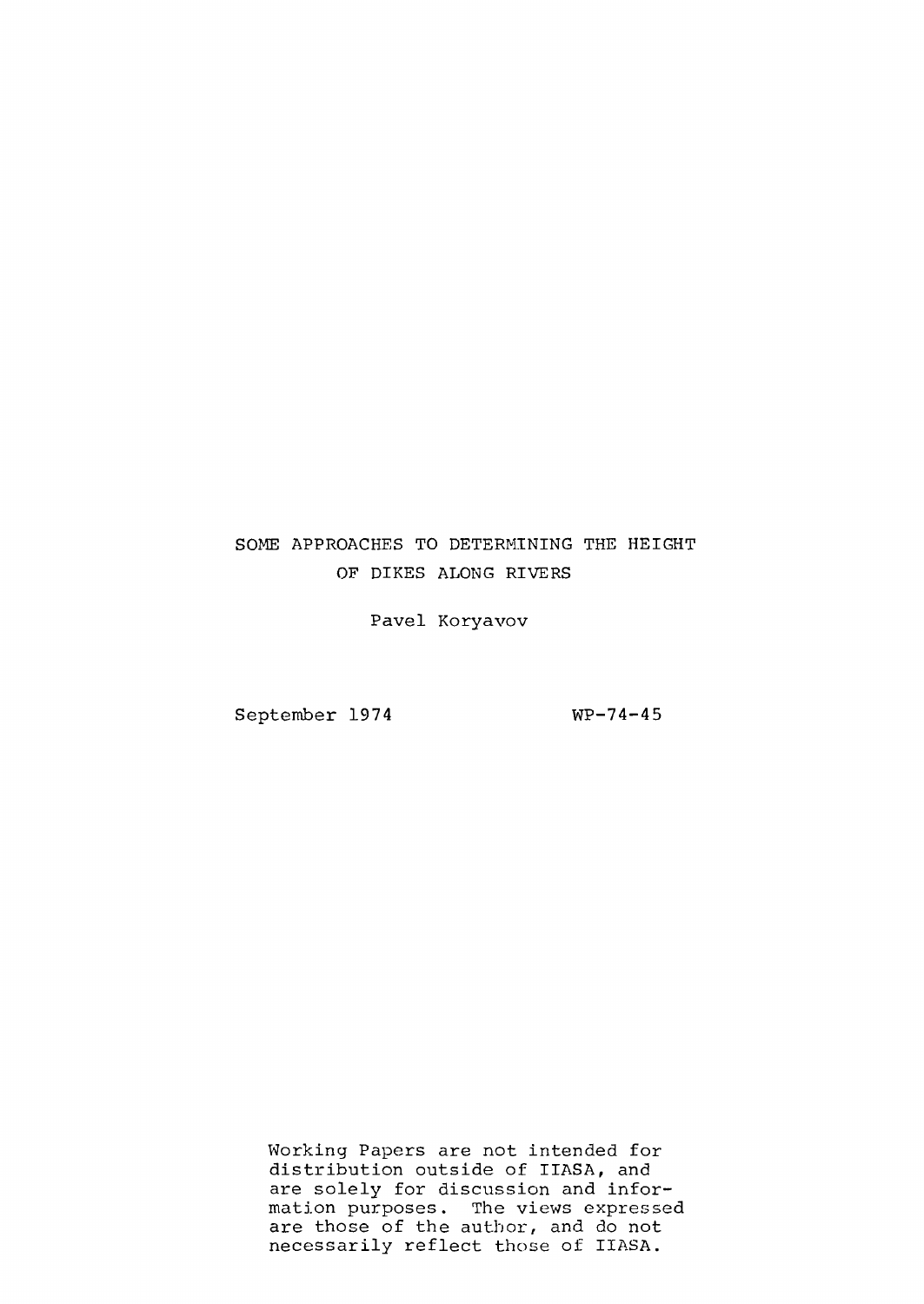$\epsilon$  $\star$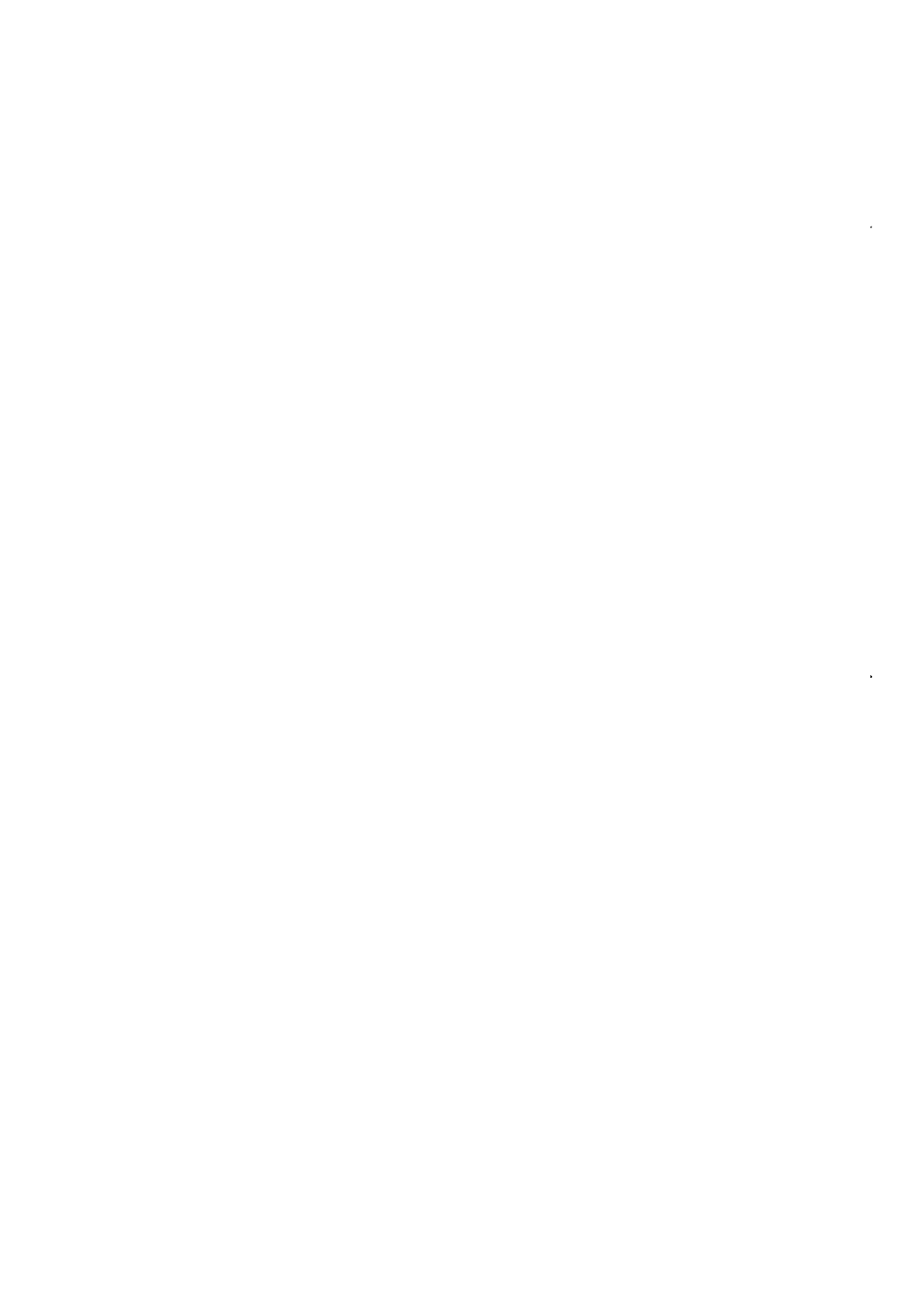## Some Approaches to Determining the Height of Dikes

## Along Rivers

## Dr. Pavel Koryavov IIASA

1. Suppose we have <sup>a</sup> river with dikes on both sides of it (see Figure 1, showing the cross-section of the possible flows in the river and explaining the variables). For simplicity, we consider <sup>a</sup> case where the river is <sup>a</sup> channel with a rectangular cross-section of constant width. The side walls of the channel, the height of the dikes, could be some function  $D(x)$  of distance,  $x$ , along the river.

The flow and depth (stage) in the river can be described by the equations \*

$$
\frac{\partial u}{\partial t} + u \frac{\partial u}{\partial x} = g(\theta - \chi) - g \frac{\partial h}{\partial x}
$$
 (1)

$$
\frac{\partial h}{\partial t} + u \frac{\partial h}{\partial x} + h \frac{\partial u}{\partial x} = \frac{1}{B} q(x, t)
$$
 (2)

where

$$
x = \frac{u|u|}{\gamma R^{n}} \qquad (3)
$$

and where u and h = the average velocity and water depth in any cross-section of channel, respectively,  $\theta$  = the slope of the channel bed

\* See, for example, J. J. Stoker, Water Waves, Interscience publichers, Inc., New York, 1957.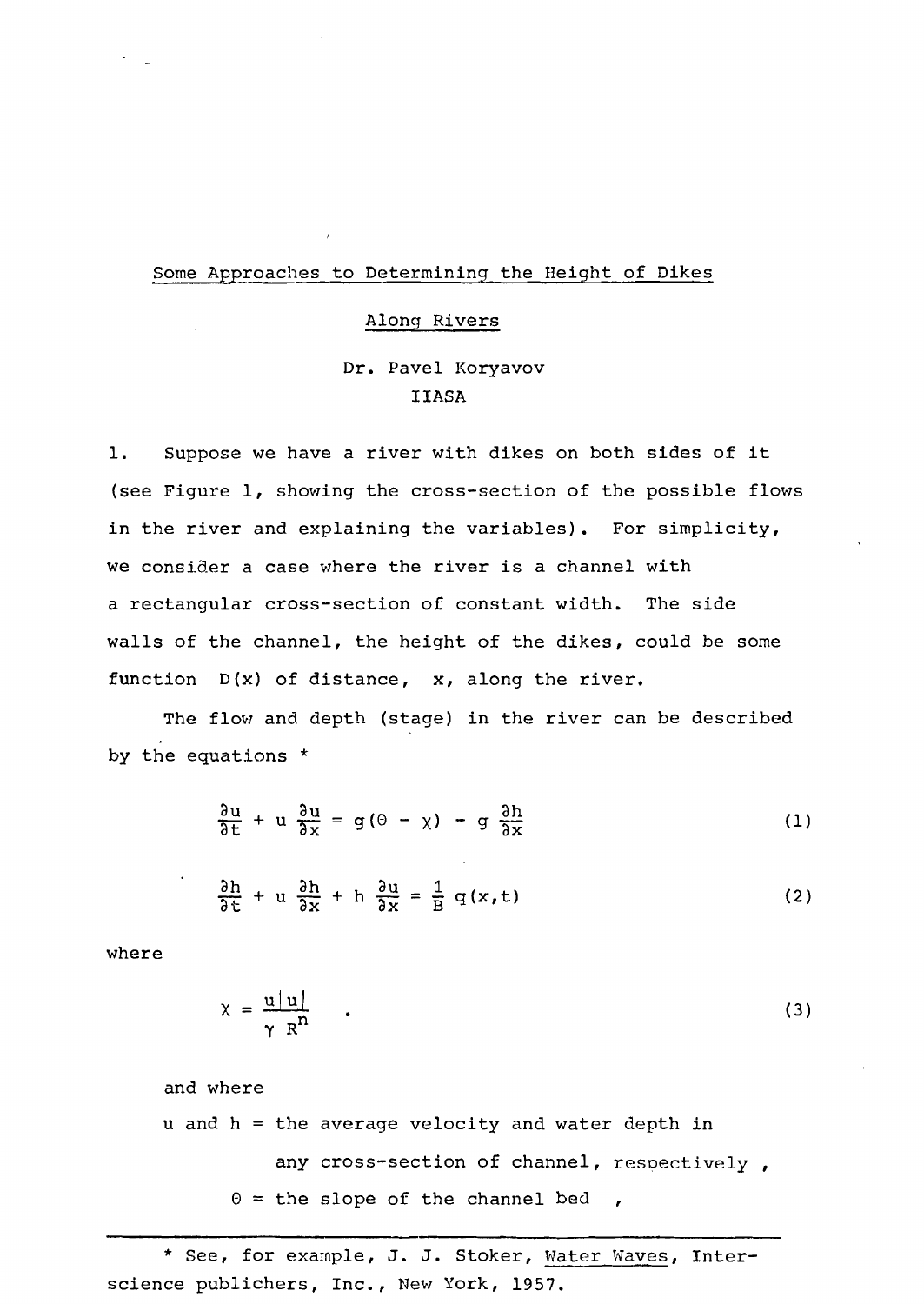$x =$  the "frictional slope" of the channel,

 $R =$  the hydraulic radius equal to A(h)/P(h),

 $A(h)$  = the cross-sectional area of the water,

 $P(h) =$  the wetted perimeters

r

 $\gamma$  and  $n =$  positive empirical parameter ,

 $q =$  the acceleration of gravity,

 $B =$  the width of the channel,

<sup>q</sup> = the lateral outflow (overflow) per unit lenght of the channel , and

 $x$  and  $t =$  space and time variables.

The total overflow through the dikes along the length X during the period of time T will be

$$
W(T,X) = -\int_{0}^{T} \int_{0}^{X} q(x,t) dx dt
$$
 (4)

We assume that in the interval  $[0, x]$  at  $0 \le t \le T$  the function  $q(x,t)$  is finite and piece-wise continuous; it could be positive, negative or equal to zero.

We could have the following regimes of the flow when we change the initial and boundary conditions and the physical parameters of the flow such as the slope of the channel, friction on its bottom and walls, and the height of the dikes.

a) Regular flow (see Figure la): the water depth in the channel is below the height of the dikes, so there is no overflow:

$$
h(x,t) \leq D(x) \qquad q(x,t) = 0 \qquad (5)
$$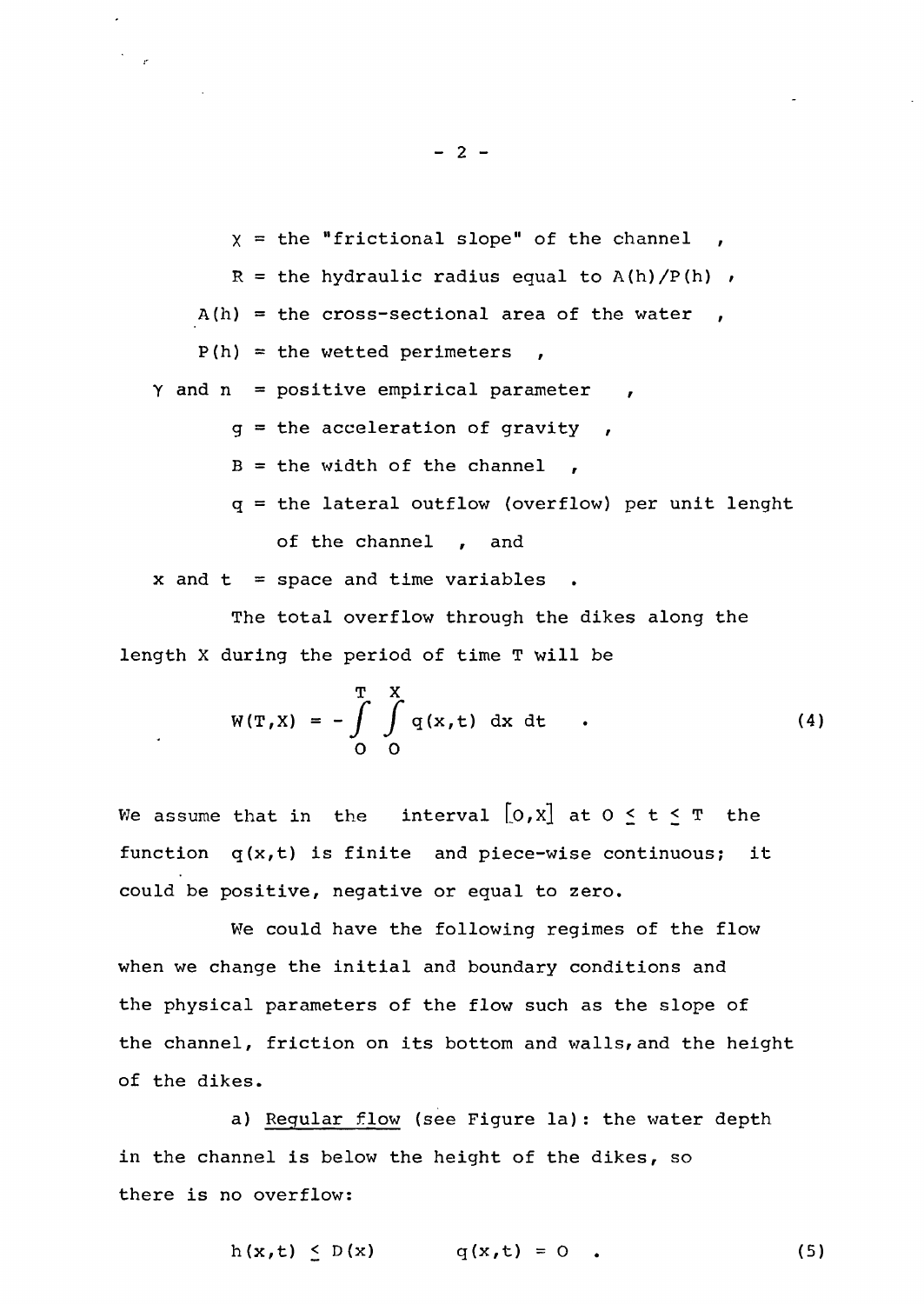b) The first type of overflow (see Figure lb): the water depth in the channel is above the height of the dikes and the level of water outside the channel is below the height of the dikes, so there is overflow:

$$
h(x,t) \ge D(x) \ge h^*(x,t) \quad q(x,t) = -\alpha [h(x,t) - D(x)]^{\beta}
$$
 (6)

where  $\alpha$  and  $\beta$  are empirical constants ( $\alpha > 0$ ,  $\beta > 0$ ) and  $h^*(x,t)$ is the level of the water outside the channel.

For practical purposes, there is an engineering formula for this overflow (see, for example, 1.1. Agroskin, G.B. Dmitriev, and F.I. Pikalov, Hydraulics, Pub. "Energy", Moscow, Leningrad, 1964, pp. 256-257) as follows

$$
Q_{\delta} = m_{\delta} 1 \sqrt{2g} H_2
$$
 (7)

where

$$
Q_{\delta}
$$
 = the overflow through the side wall per unit of time  
\n $m_{\delta}$  = the empirical coefficient  
\n $l$  = the spill length  
\n $m_{\delta}$  and

 $H_2 - h - p =$  the head of the water spill. The height of the water spill  $p$  in our consideration (see Eq. (6)) is the height of the dikes. Equation (7) is successfully used in many practical applications.

c) The second type of overflow (see Figure lc): the water depth in the channel is above the level of the water outside the channel, but both of them are above the height of the dikes, so there is overflow:

$$
h(x,t) \ge h^*(x,t) \ge D(x)
$$
  
q(x,t) = -\alpha\_1 [h(x,t) - h^\*(x,t)]<sup>\beta\_1</sup> , (8)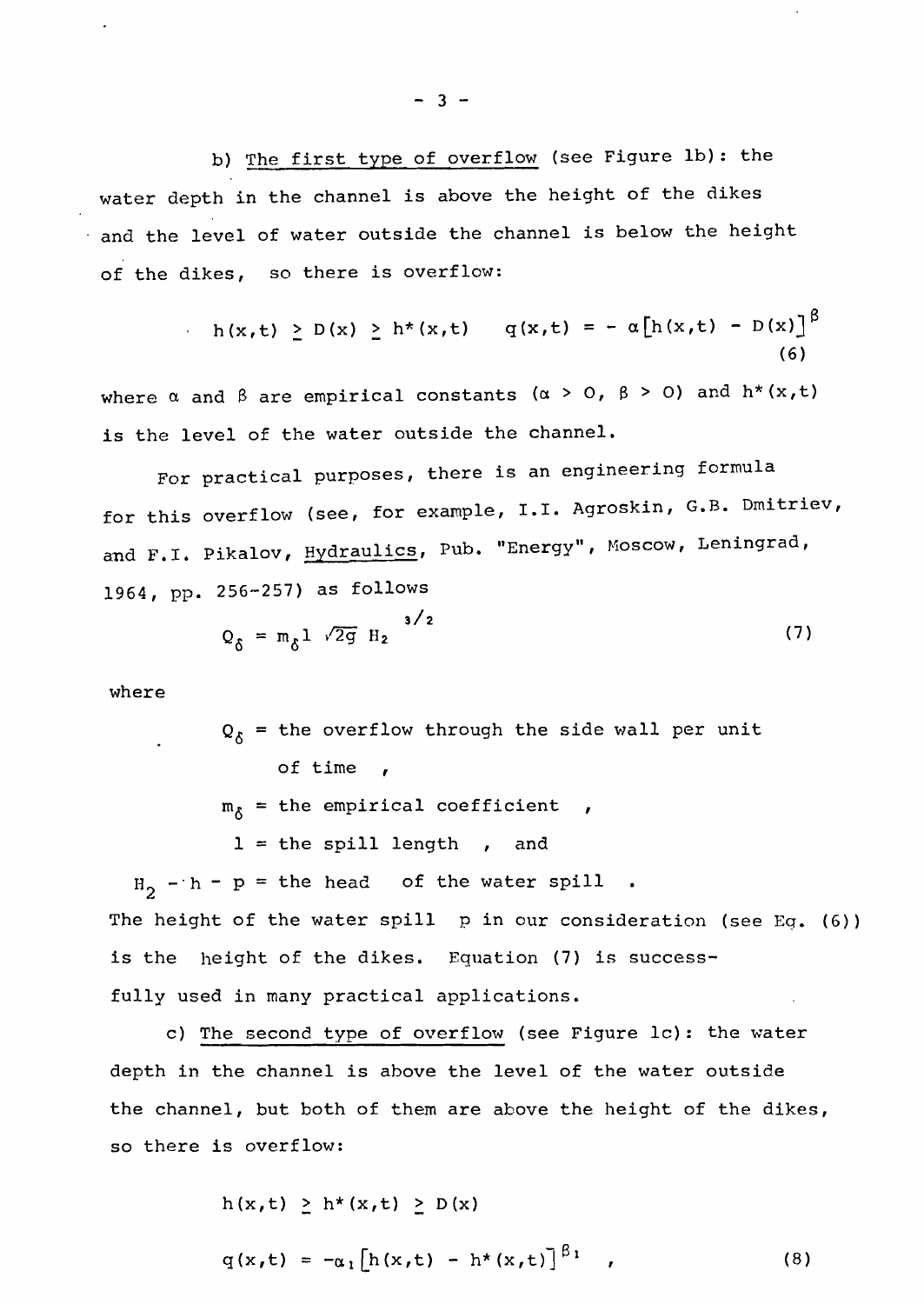This case is more difficult for practical analysis, because the value  $h^*(x,t)$  is unknown and may be found only after solution of the problems for the flow inside and outside of the channel, and matching their solutions by condition (8).

d) The first type of inflow (see Figure ld): the water depth in the channel is below the height of the dikes and the level of water outside the channel is above the dikes, , so there is return inflow into the channel:

$$
h(x,t) \le D(x) \le h^{*}(x,t)
$$
,  
\n $q(x,t) = \alpha^{2} [h^{*}(x,t) - D(x)]^{\beta_{2}}$ , (9)

where  $\alpha_2$  and  $\beta_2$  are empirical constants ( $\alpha_2 > 0$ ,  $\beta_2 > 0$ ).

'In this case,  $q(x,t)$  is independent of the solution of the problem for the flow inside the channel, but depends on the solution of the problem for the flow outside the channel. Formula (9) is similar to (6), but in the first  $q(x,t) \ge 0$ and in the second  $q(x,t) \leq 0$ .

e) The second type of inflow (see Figure Ie): the water depth in the channel is below the level of the water outside the channel, but both of them are above the height of the dikes, so there is <sup>a</sup> return inflow into the channel:

$$
h^*(x,t) \ge h(x,t) \ge D(x)
$$
  
q(x,t) =  $\alpha_3 \left[ h^*(x,t) - h(x,t) \right]^{\beta_3}$  (10)

where  $\alpha_3$  and  $\beta_3$  are empirical constants ( $\alpha_3 > 0$ ,  $\beta_3 > 0$ ).

 $\mathbf 4$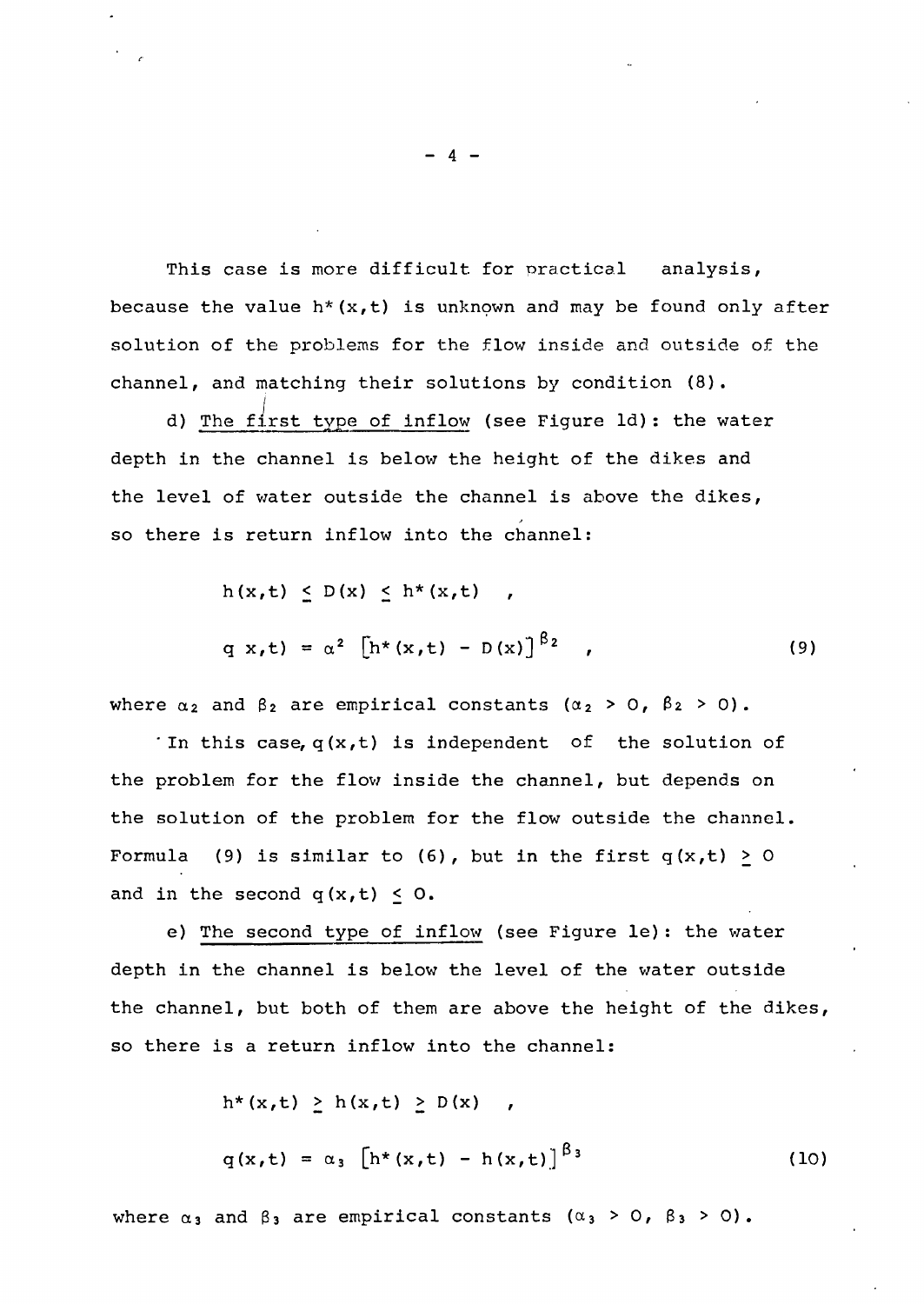In this case, as in case C, it is necessary to solve the problems for the flow inside and outside of the channel and match their solutions by conditions (10).

2. As <sup>a</sup> first approximation approach to the problem, let us consider the steady state flow in the channel  $(\partial/\partial t = 0)$ and suppose that there could be regular flow or first type overflow along some reaches of the river  $(q = q(x))$ . Then equations (1) and (2) take the form

$$
u \frac{du}{dx} = g(\theta - \chi) - g \frac{dh}{dx}
$$
 (11)

$$
u \frac{dh}{dx} + h \frac{du}{dx} = \frac{1}{B} q(x)
$$
 (12)

where in connection with (5) and (6)

$$
-q(x) = \begin{cases} 0 & \text{if } h(x) \leq D(x) \\ \alpha [h(x) - D(x)]^{\beta} & \text{if } h(x) \geq D(x) \geq h^{*}(x) \end{cases}
$$
(13)

Suppose we could choose the height of the dikes  $D(x)$  so that there would be some given overflow  $q(x)$  along the whole distance  $[0, x]$ . Then, we could get  $u = u(x)$  and  $h = h(x)$  after solving the equations (11) and (12), and by reversing (13) we could solve for  $D(x)$ 

$$
D(x) = \begin{cases} h(x) & \text{if } q(x) = 0 \\ h(x) - \left[ \frac{-q(x)}{\alpha} \right]^{1/\beta} & \text{if } q(x) < 0 \end{cases}
$$
 (14)

In the case where  $q(x)$  is given, equation (12) could be solved and as <sup>a</sup> result we have

$$
u = \frac{1}{h} \left[ A + \frac{1}{B} Q(x) \right]
$$
 (15)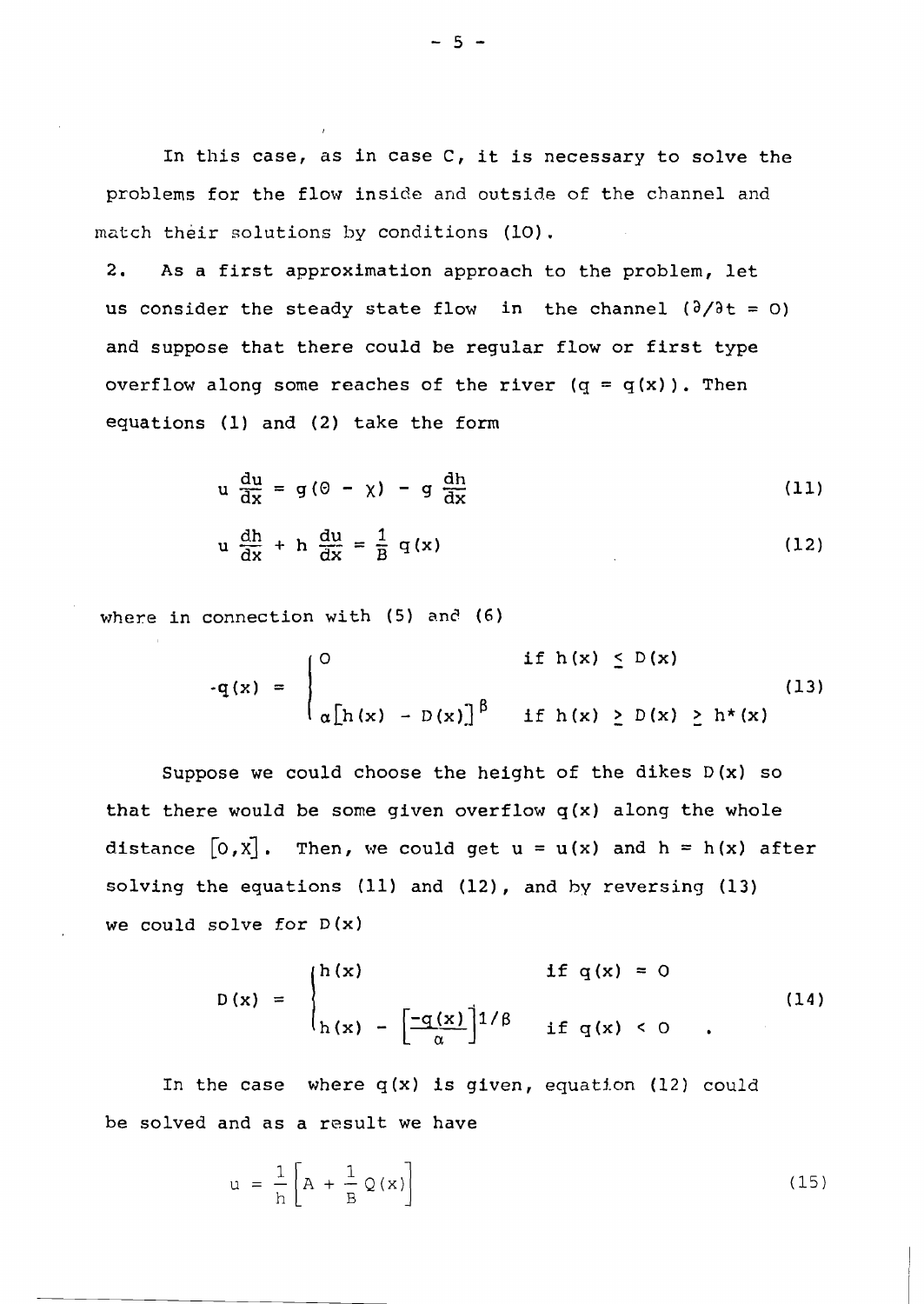where

 $\mathbf{z}^{\prime}$ 

 $\frac{1}{\sqrt{2}}\frac{1}{\sqrt{2}}$ 

$$
A = (u h) \Big|_{x=0} = u_0 h_0 = \text{const.}
$$
 (16)

$$
Q(x) = \int_{Q}^{x} q(x) dx
$$
 (17)

We could find

$$
\frac{\mathrm{du}}{\mathrm{dx}} = -\frac{1}{\mathrm{h}} \left[ A + \frac{1}{\mathrm{B}} Q(x) \right] \frac{\mathrm{dh}}{\mathrm{dx}} + \frac{1}{\mathrm{h}} \frac{q(x)}{\mathrm{B}}
$$
(18)

and

$$
\chi = \frac{\left[A + \frac{1}{B} Q(x)\right]^2}{h^2 \gamma \left(\frac{Bh}{B+2h}\right)^n}
$$
(19)

and after substitution into (11), we get

$$
\frac{dh}{dx} = \frac{g\theta - g \frac{\tilde{A}^2(x)}{\gamma h^2 \left(\frac{Bh}{B+2h}\right)^n} - \frac{g(x) \tilde{A}(x)}{h^2 B}}{g - \frac{\tilde{A}^2(x)}{h^3}}
$$
(20)

where

 $\mathcal{L}^{\text{max}}_{\text{max}}$  , where  $\mathcal{L}^{\text{max}}_{\text{max}}$ 

$$
\widetilde{A}(x) = A + \frac{1}{B} Q(x)
$$
 (21)

The solution of the equation (20) gives us the relation

$$
h = h(x \; ; \; h_0 \; , \; u_0 \; , \; B \; , \; q \; , \; \gamma \; , \; n) \quad . \tag{22}
$$

 $\ddot{\sim}$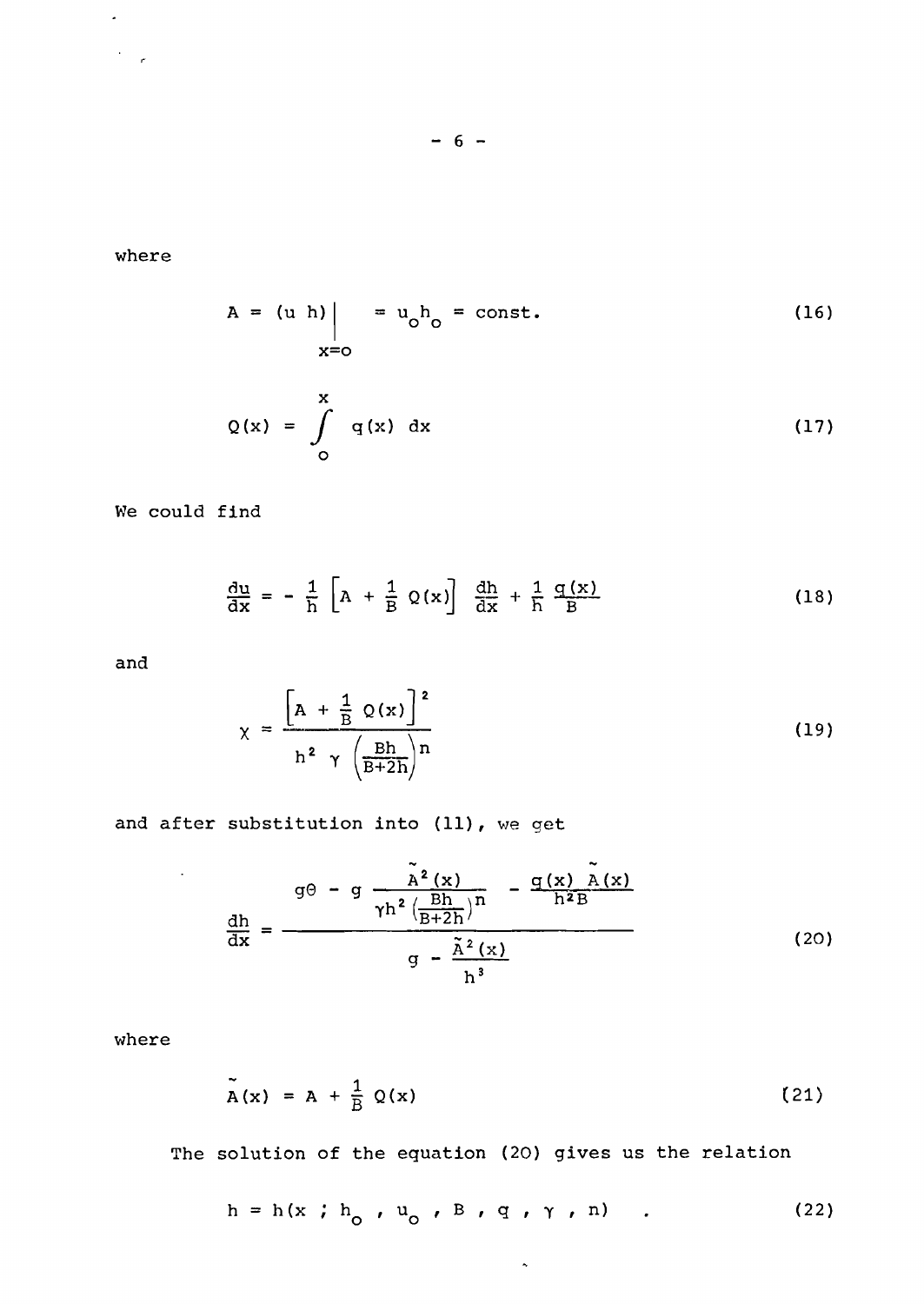The water depth h depends on the distance x, the boundary conditions  $h^{\dagger}_{\mathbf{O}}$  and  $u^{\dagger}_{\mathbf{O}}$ , the width of the channel B, overflow  $q(x)$  and empirical constants which describe the friction on the bottom and walls of the channel.

Equation (20) could be simplified for some special cases. For example, when there is no overflow  $(q(x) = 0)$  we have

$$
\tilde{A}(x) = A = const.
$$
 (23)

and equation (20) takes the well known (classical) form\*

$$
\frac{dh}{dx} = \frac{g\left(\theta - \frac{A^2}{\gamma h^2 \left(\frac{Bh}{B+2h}\right)^n}\right)}{g - \frac{A^2}{h^3}}
$$
\n(24)

The function  $h = h(x)$  is usually called the energy curve.

In case there is a constant overflow  $(q(x) = q_0 = const)$ we have

$$
\tilde{A}(x) = A + \frac{q_0}{B} x \tag{25}
$$

and the equation (20) takes the form of

$$
\frac{dh}{dx} = \frac{g\theta - g\frac{\left(A + \frac{q_0}{B}x\right)^2}{rh^2\left(\frac{Bh}{B + 2h}\right)^n} - \frac{q_0\left(A + \frac{q_0}{B}x\right)}{h^2}}{\left(A + \frac{q_0}{B}x\right)^2}
$$
(26)

\* Ibid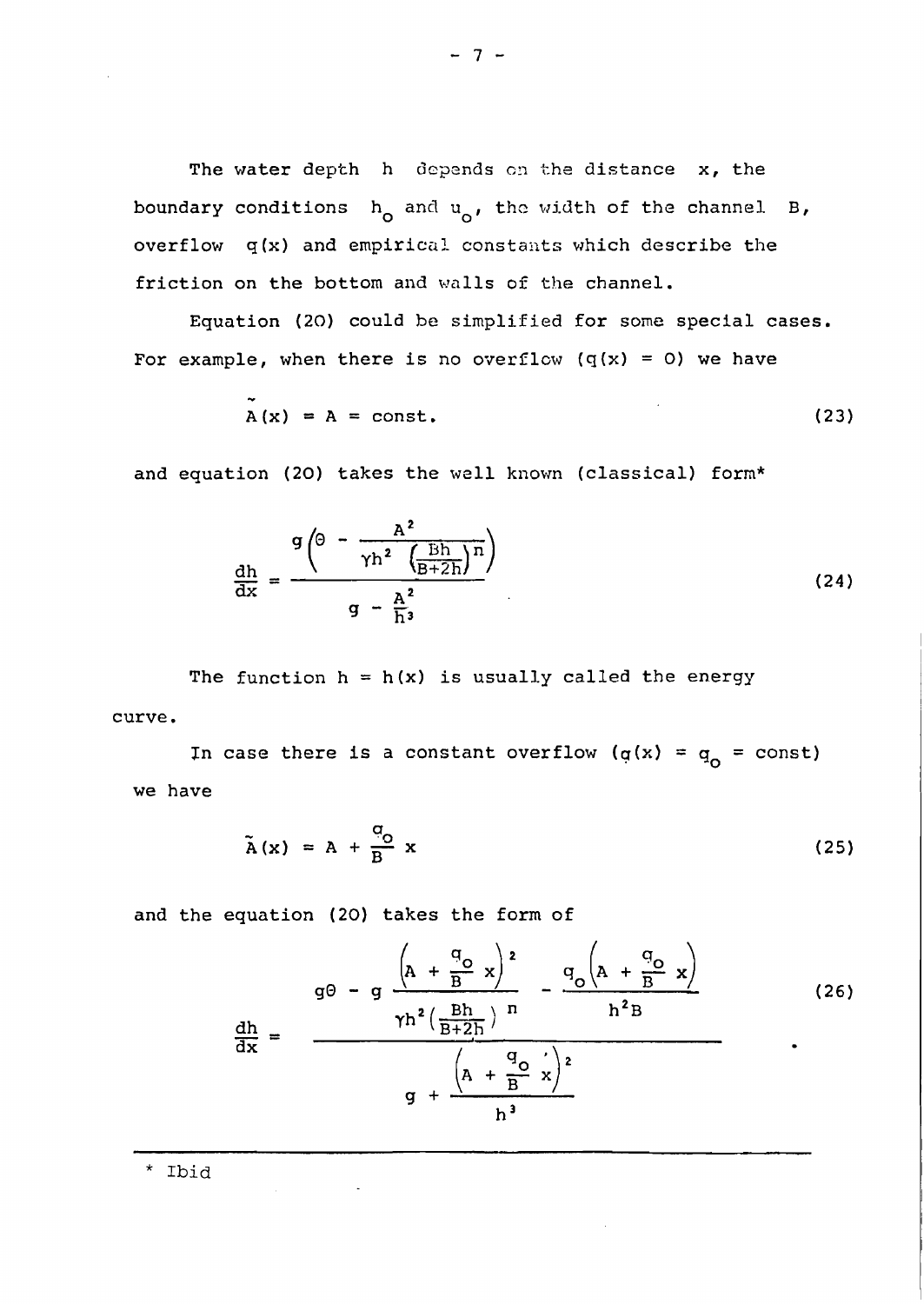Thus we also could find the head of the water curve  $h = h(x)$  for the constant overflow.

3. Two approaches could be suggested for finding the height of the dikes  $D(x)$  optimal in respect to the cost of building  $\frac{1}{1}$ hem (investment) and the damage from the water I overflow in the steady state flow case.

First, we could take overflow  $q(x)$  as the main parameter of the problem and express through it, damage from overflow S, height of dikes D(x), and the cost of building the dikes I.

Indeed, if we suppose that the damage from overflow in an adjacent territory along the distance 0,X per unit of time is the single value function of the total amount of water overflow W

$$
S = f(W) \tag{27}
$$

where

$$
W(X) = -\int_{0}^{X} q(x) dx
$$
 (28)

then it is evident that some unique value of g will correspond to each function  $q(x)$  given on  $[0, x]$ 

$$
S = f_1(q) \tag{29}
$$

On the other hand, to each function  $q(x)$  there is a corresponding, unique function D(x) at fixed values of the parameters in (14) and (20) (see Figure 2).

 $-8 -$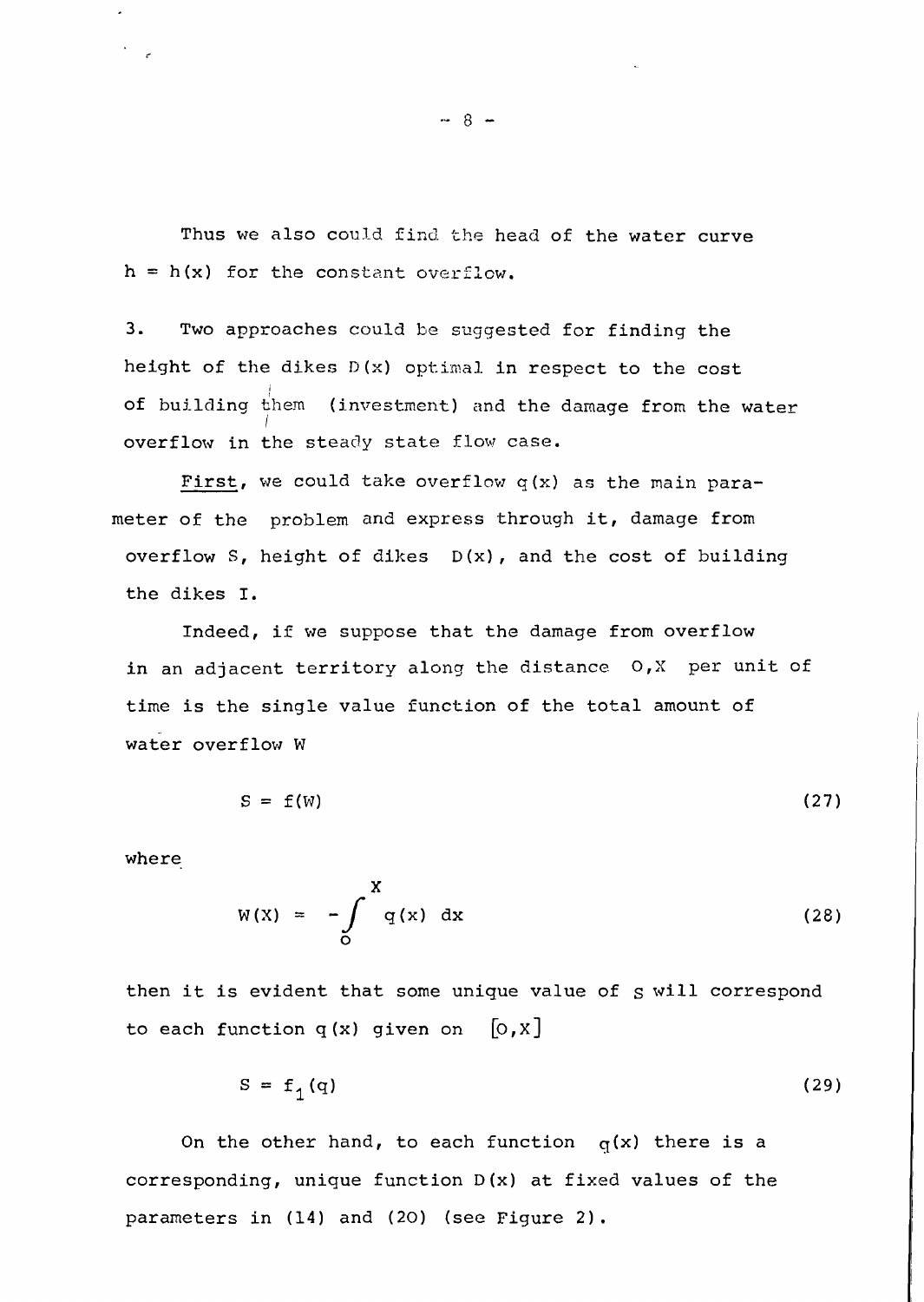If we also assume that the cost of building or reconstruction of dikes could be estimated approximately as follows:

$$
I = \int_{0}^{x} k(x) \Psi[D(x) - D^{O}(x)] dx
$$
 (30)

where

- $\Psi[D(x) D^{O}(x)] =$  some function which is known from engineering practices
	- $D^{O}(x)$  = the height of the existing dikes (we assume for simplicity that  $D^{O}(x) \le D(x)$ .

$$
k(x)
$$
 = the weight function, which depends on the cost of the building materials in different places along the river, its transportation expenses, and other economic factors of the reconstruction,

then we could find

$$
I = f_2(q) \tag{31}
$$

It is possible to change  $q(x)$  in two ways: to keep the integral (28) constant and by multiplication of  $q(x)$  with some constant value *0* which leads to the increase of integral (28) in *0* times. The first way of changing gives in the plane (S,I) (see Figure 3) the set of the points along the straight line  $S = const$ ; the second way of changing gives the set of the curves  $S_i = F_i(I)$ , going through those points.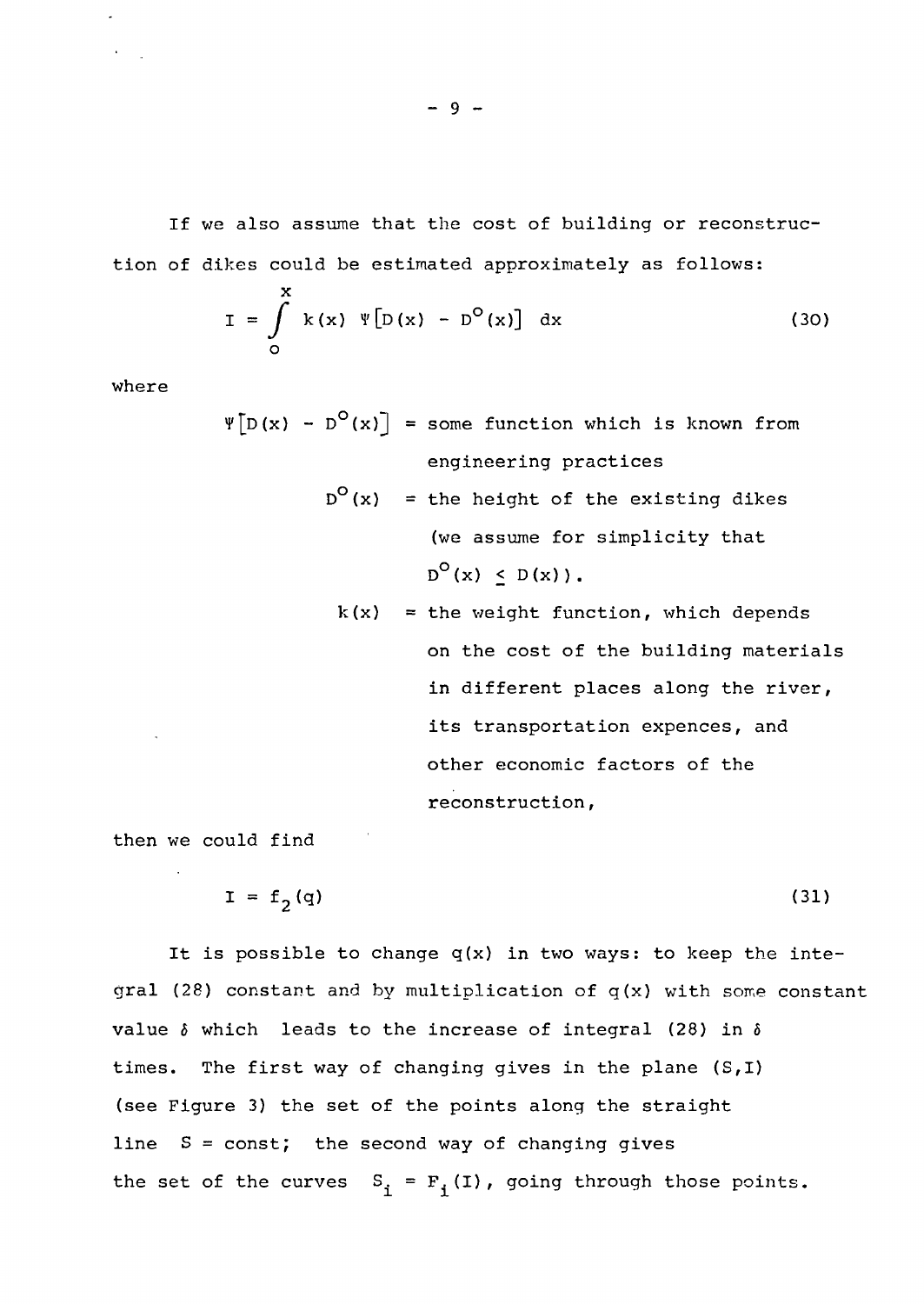All curves  $S_i = F_i(I)$  go out from one point on the OI axis, which corresponds to  $W = 0$ .

Second, we could take the height of the dikes  $D(x)$  as the main parameter of the problem. Then, after the substitution of (13) into (12), we have  $u = u(x)$  and  $h = h(x)$ . Using the given function  $D(x)$  and the solution  $h = h(x)$ , we could find  $q(x)$  from equation  $(13)$ . Then from  $(29)$  and  $(30)$ we have

$$
S = f2(D) \t\t(32)
$$

$$
I = f_{\underline{A}}(D) \qquad (33)
$$

It is also possible to change  $D(x)$  in two ways: to keep the integral (30) constant and by multiplying  $D(x)$  with some constant value  $\sigma$ . If the function  $\Psi$  becomes equal to zero as  $D(x) = D^{O}(x)$  and increases monotonically when  $D(x) > D^{O}(x)$ , then the curves  $S_i = G_i(I)$  will have the form shown in Figure 4. Each curve corresponds to the fixed function D{x).

By using the curves shown in Figures <sup>3</sup> and 4, it is possible to find the shape of the dikes  $D(x)$ , which corresponds

- to minimal cost of the building of the dikes (minimal investment) ,
- to minimal damage from the overflow,
- to minimal total cost of the building of the dike plus damage from overflow.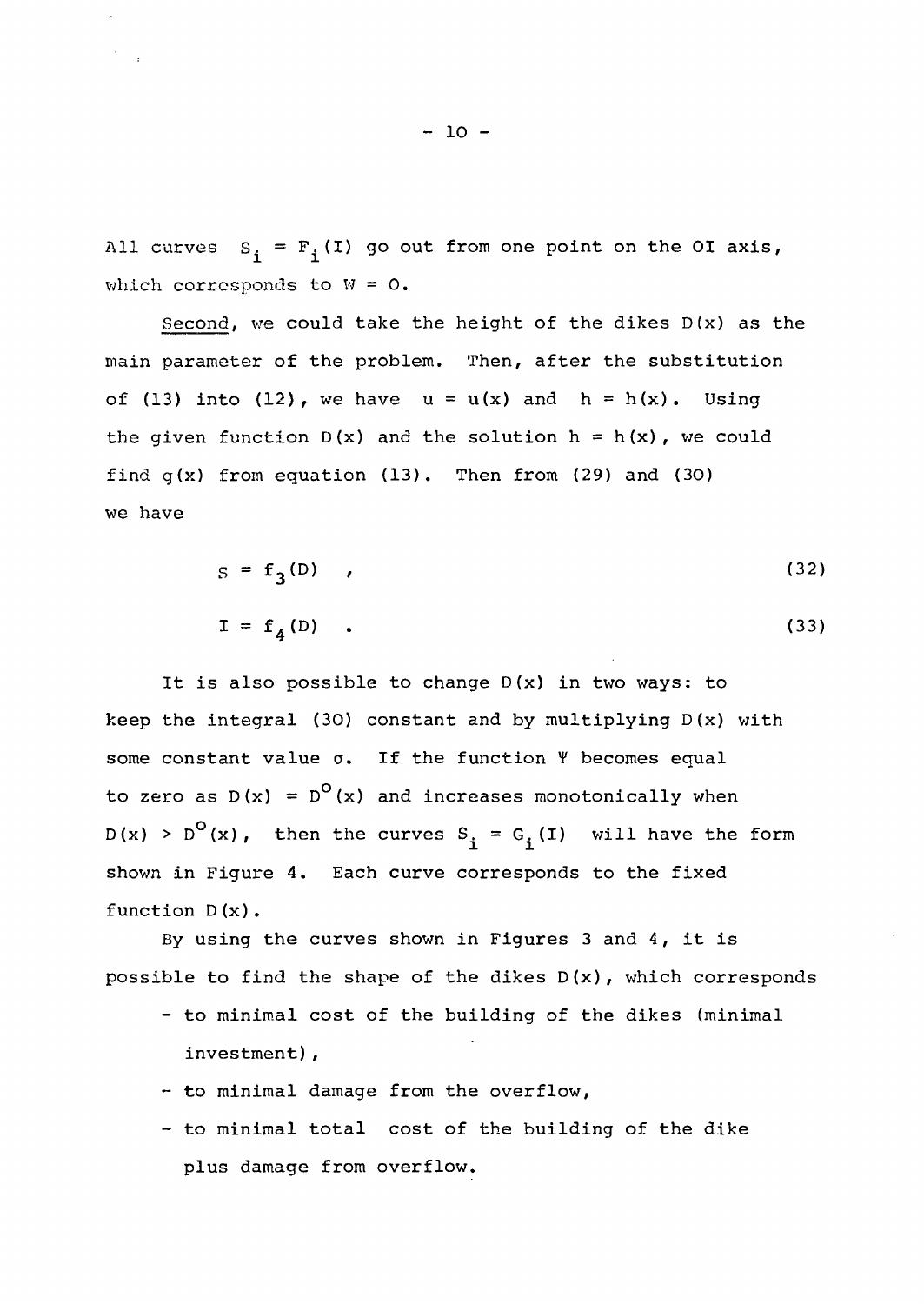It is reasonable to note that simplification of the problem considered and the possibility of its transformation, for example, into the problem of linear programming, depends on the simplification of the equations (14) and (20) and finding the r $\stackrel{|}{\text{el}}$ ation of the form I

$$
\overline{D} = M \overline{q} \tag{34}
$$

where  $\overline{D}$  and  $\overline{q}$  are vectors with components  $D_j$  and  $q_j$ , which are the height of the dikes and overflow along the interval <sup>j</sup> of the distance  $[0, x]$ , correspondingly, (see Figure 5), and <sup>M</sup> is the matrix of transformation.

It is necessary also to simplify (30), replacing it by linear

$$
I = \sum_{j} k_{j} (D_{j} - D_{j}^{O})
$$
 (35)

Integral (28) will take the form

$$
W = -\sum_{j} q_{j}
$$
 (36)

The function (27) could be approximated by <sup>a</sup> linear relationship

$$
S = \rho W = - \rho \sum_{j} q_{j}
$$
 (37)

After this simplification we could formulate three linear programming problems: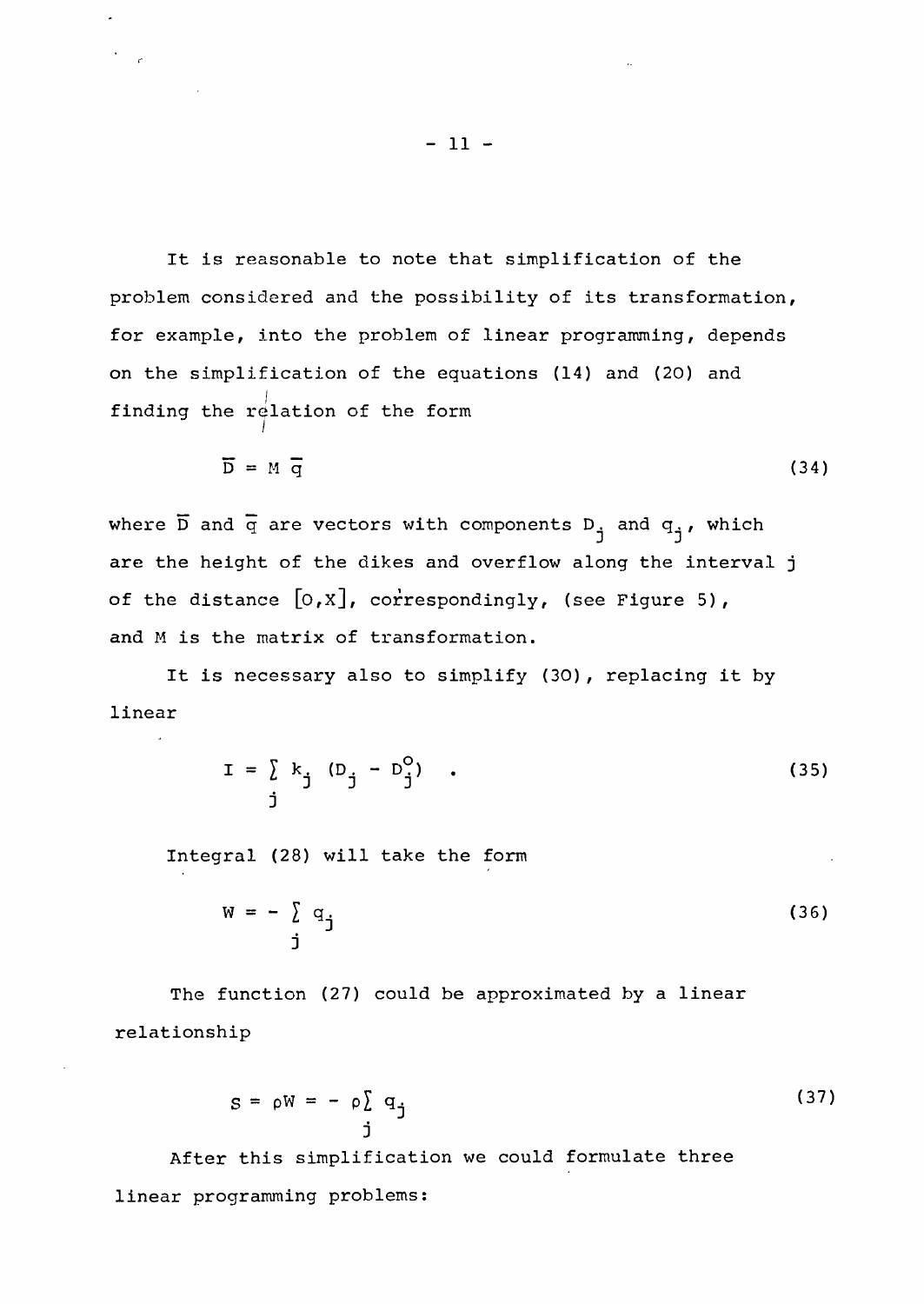a)

 $\mathcal{L}_{\text{max}}$ 

 $\mathcal{A}^{\text{max}}_{\text{max}}$ 

$$
\min_{\mathbf{j}} \mathbf{I} \equiv \begin{cases} k_{\mathbf{j}} & (\mathbf{D}_{\mathbf{j}} - \mathbf{D}_{\mathbf{j}}^{\mathbf{O}}) \\ \vdots & \vdots \end{cases}
$$

subject to

$$
\overline{D} = M \overline{q}
$$
\n
$$
S = \begin{vmatrix} -\rho \Sigma & q_j \leq S_{\text{max}} \\ 3 & \leq 0 \end{vmatrix}
$$
\n
$$
Q_j \leq Q
$$
\n
$$
D_j \geq D_j^O
$$
\n(38)

 $\mathcal{L}^{\text{max}}_{\text{max}}$ 

b)

 $\hat{\mathbf{z}}$ 

$$
\min_{S} \quad \equiv - \quad \rho \quad \quad \text{q} \quad \text{q}
$$

$$
\quad \text{subject to} \quad
$$

$$
\overline{D} = M \overline{q}
$$
  
\n
$$
I = \sum_{j} k_{j} (D_{j} - D_{j}^{O}) \leq I_{max}
$$
  
\n
$$
q_{j} \leq O
$$
  
\n
$$
D_{j} \geq D_{j}^{O}
$$
 (39)  
\n
$$
C
$$
) (39)

 $\mathcal{L}^{\text{max}}_{\text{max}}$  and  $\mathcal{L}^{\text{max}}_{\text{max}}$ 

min (I + S) = 
$$
\left[\begin{array}{cc} k_j & (D_j - D_j^0) - \rho_{1j}^0 \end{array}\right]
$$
  
j

subject to

$$
\overline{D} = M \overline{q}
$$
  
\n
$$
q_j \leq 0
$$
  
\n
$$
D_j \geq D_j^0
$$
  
\n(40)

Here  $\mathrm{k}_{\texttt{j}}$ ,  $\mathrm{\rho}$ ,  $\mathrm{\rho}^{\texttt{O}}_{\texttt{j}}$  , are given constants,  $\mathrm{q}_{\texttt{j}}$  and  $\mathrm{\rho}_{\texttt{j}}$  are variables.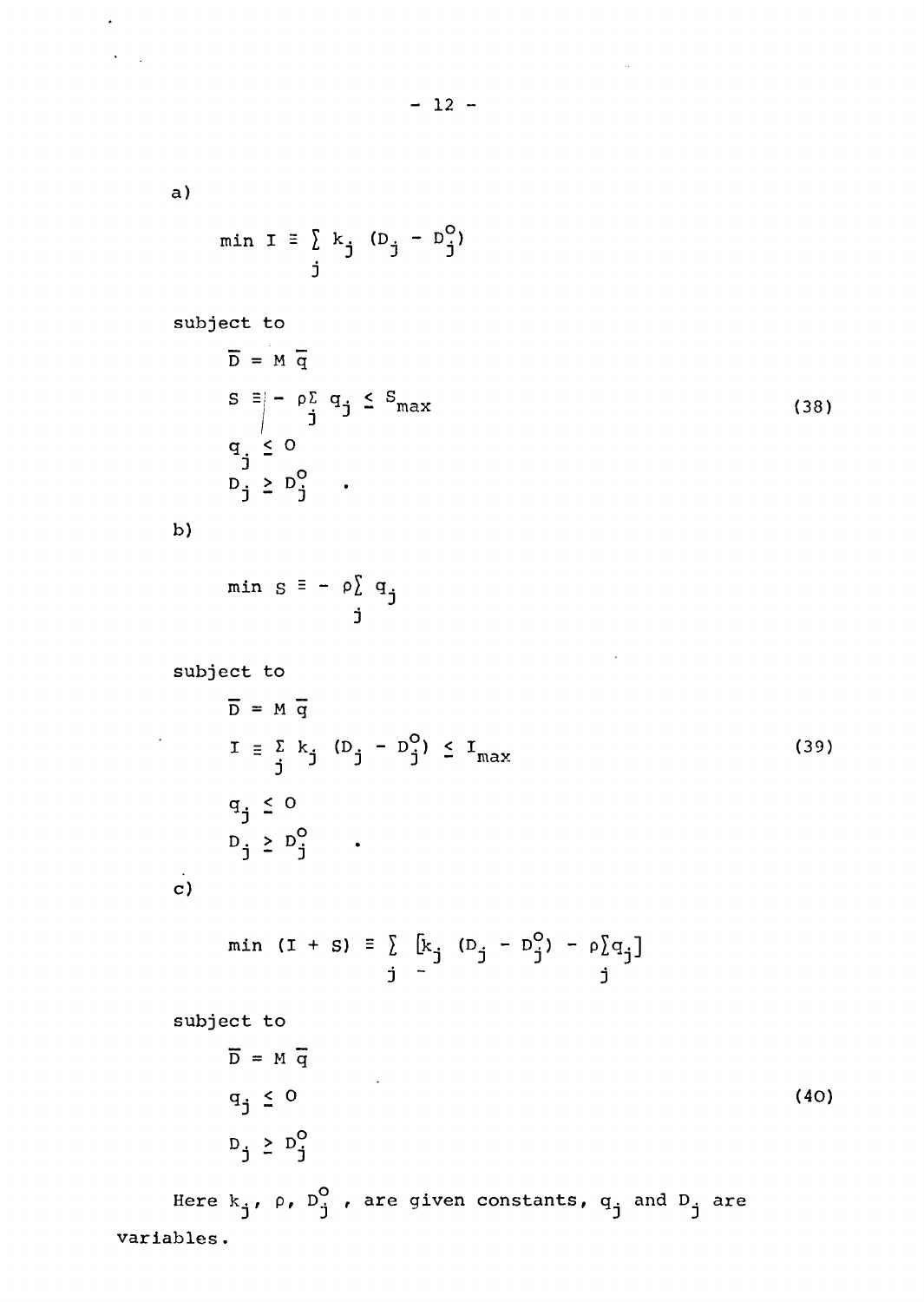., **4.** The flood protection problem in the river basin could be solved in different ways, depending upon the geography of the basin, technological possibilities, economic development plans, historical and various other factors. And practically speaking, that way will be more favourable which promises less investment to protect from the same flood damage.

Under the way of protection we mean not only the construction of storage reservoirs, dikes, diversion channels, etc., but also their combinations.

Above we considered the case when only dikes were used for protection. This problem seems to be important for such river basins as the Tisza, especially in Hungarian territory, where the geography of the river basin (very flat), and experiences from <sup>a</sup> long period of past time made this way of protection very reasonable.

But there are, of course, many practical, theoretical methodological questions estimating the investments and benefits from combined ways of protection. One very promising approach to this problem was presented by Walter Spofford\*, when he considered the flood protection investment problem in cases where storage reservoirs and dikes are used for protection.

As seen in Figure 6, the main hydrodynamic parameters of the dike protection sub-problem  $u_{\alpha}$  and  $h_{\alpha}$  are generated by the storage protection sub-problem. On the other hand, the dike protection sub-problem generates the amount of the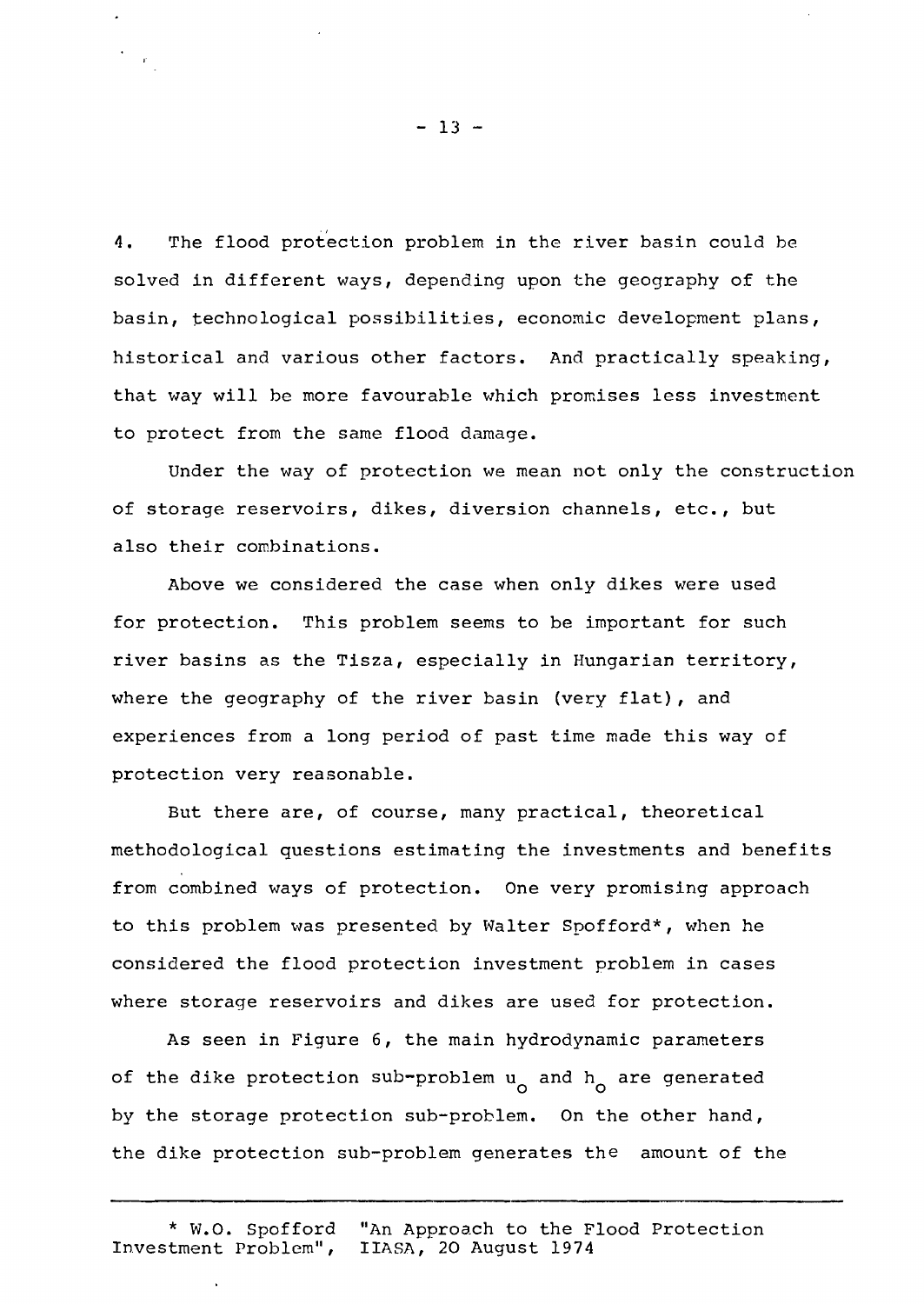overflow, W, which defines the damage in the adjacent territory. If this damage is greater than the permissible value, then there are two alternatives: to increase the height of the dikes or to increase the flood capacity of the storage reservoir, (i.e., make <sup>a</sup> greater investment in dike or storage reservoir  $\text{construction}$  The problem could be formulated as optimization or simulation depending upon the simplification which is acceptable.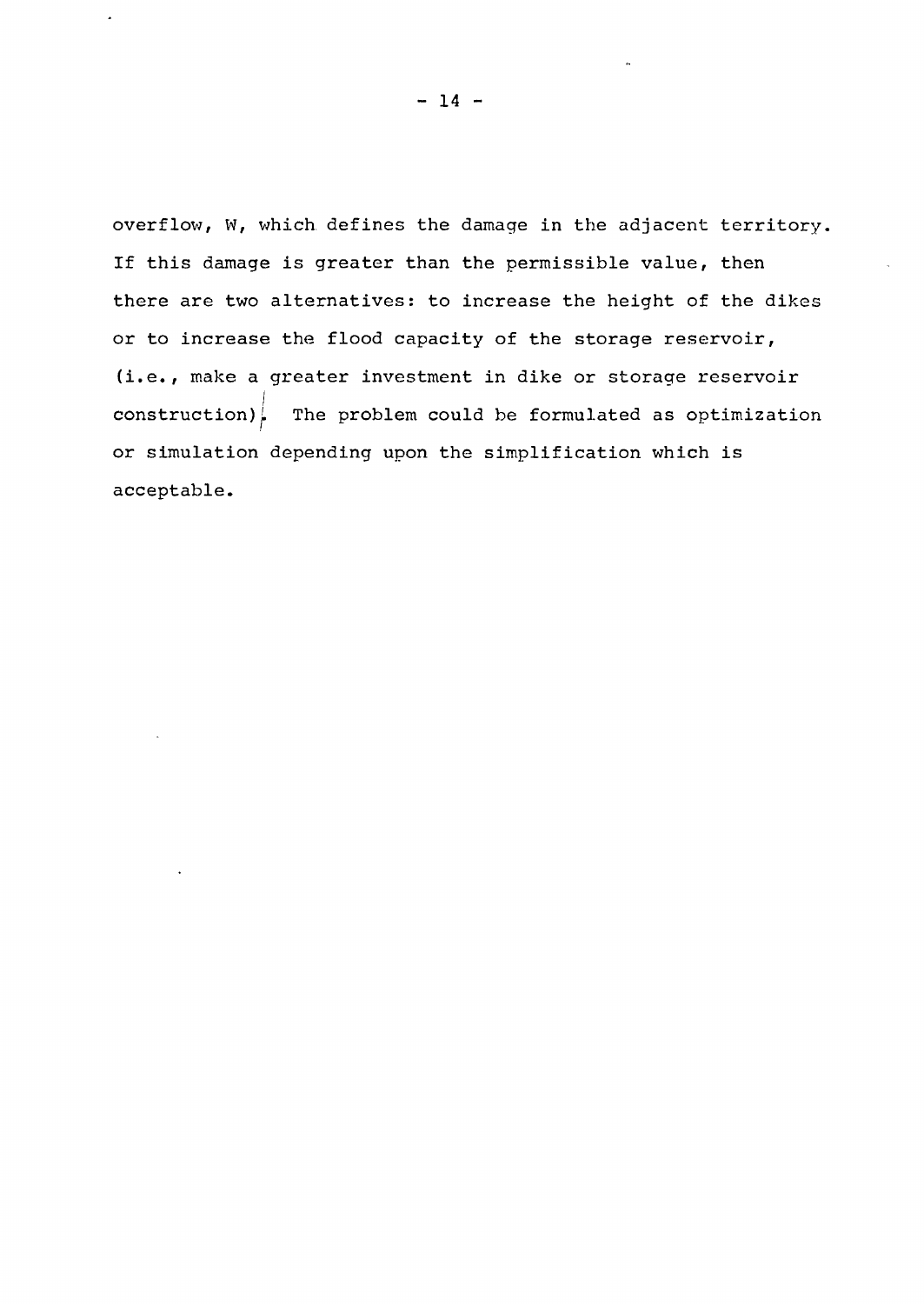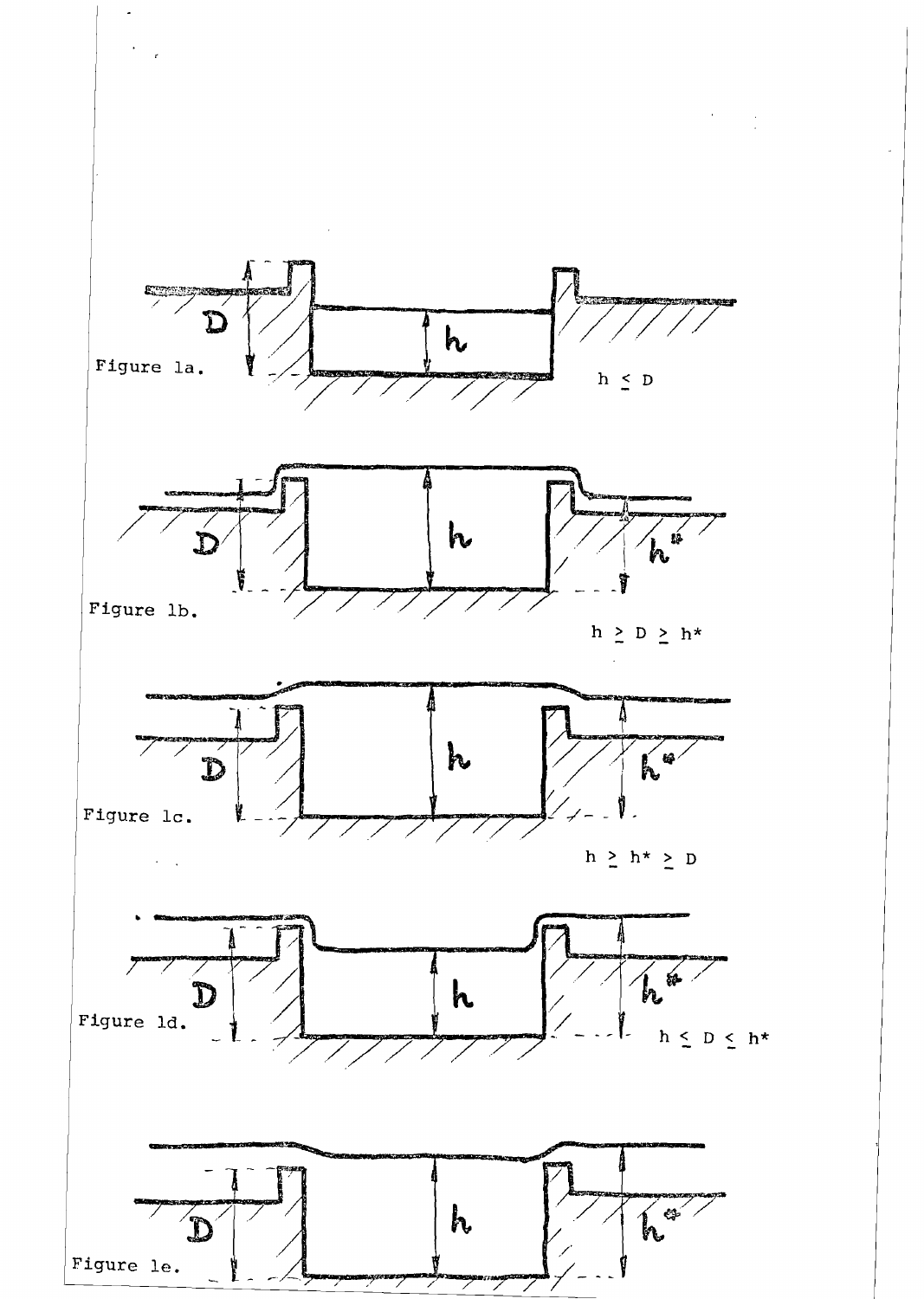

 $\hat{\phi}$ 

*r*

 $\mathcal{L}_{\mathbf{r}}$ 

 $\ddot{\phantom{0}}$ 

Figure 2.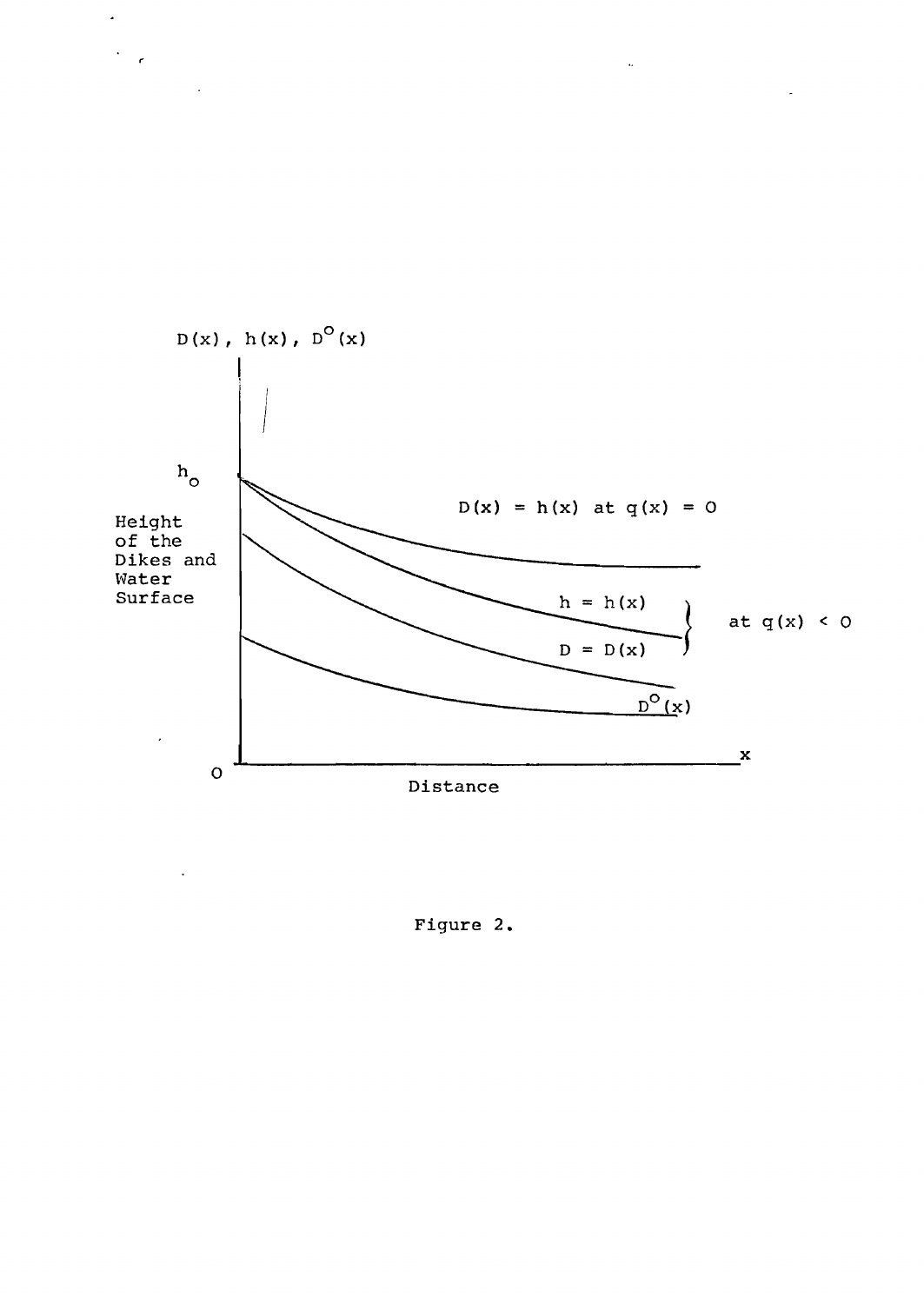

 $\frac{1}{\sqrt{2}}\int_{\mathbb{R}^2} \frac{d^2y}{\sqrt{2\pi}}\,dy$ 

 $\sim 10$ 

 $\bar{z}$ 

Figure 3.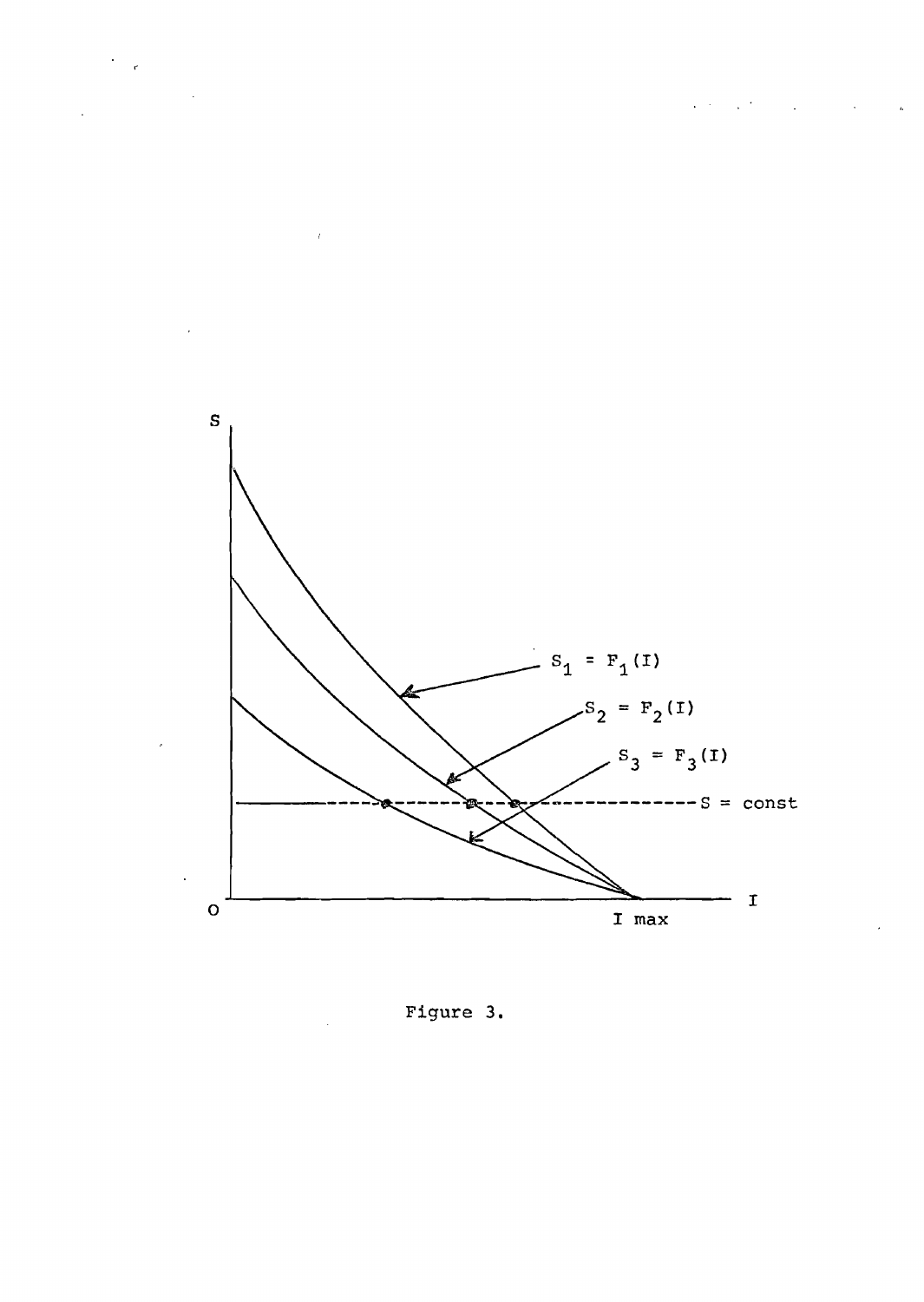

 $\hat{\mathcal{L}}$ 

 $\frac{1}{\sqrt{2}}\int_{0}^{\sqrt{2}}\frac{dx}{x}dx$ 

Figure 4.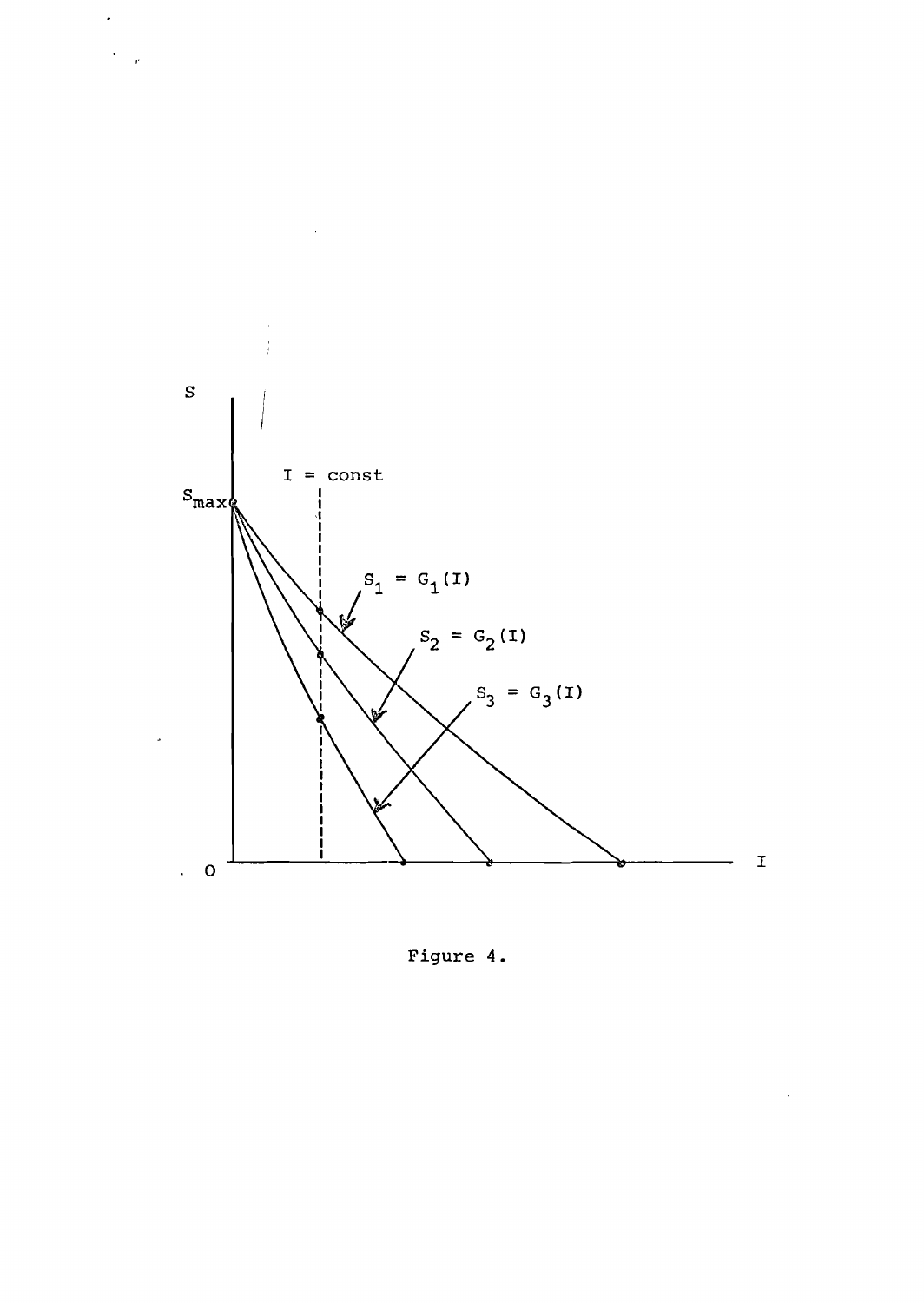

 $\ddot{\phantom{0}}$